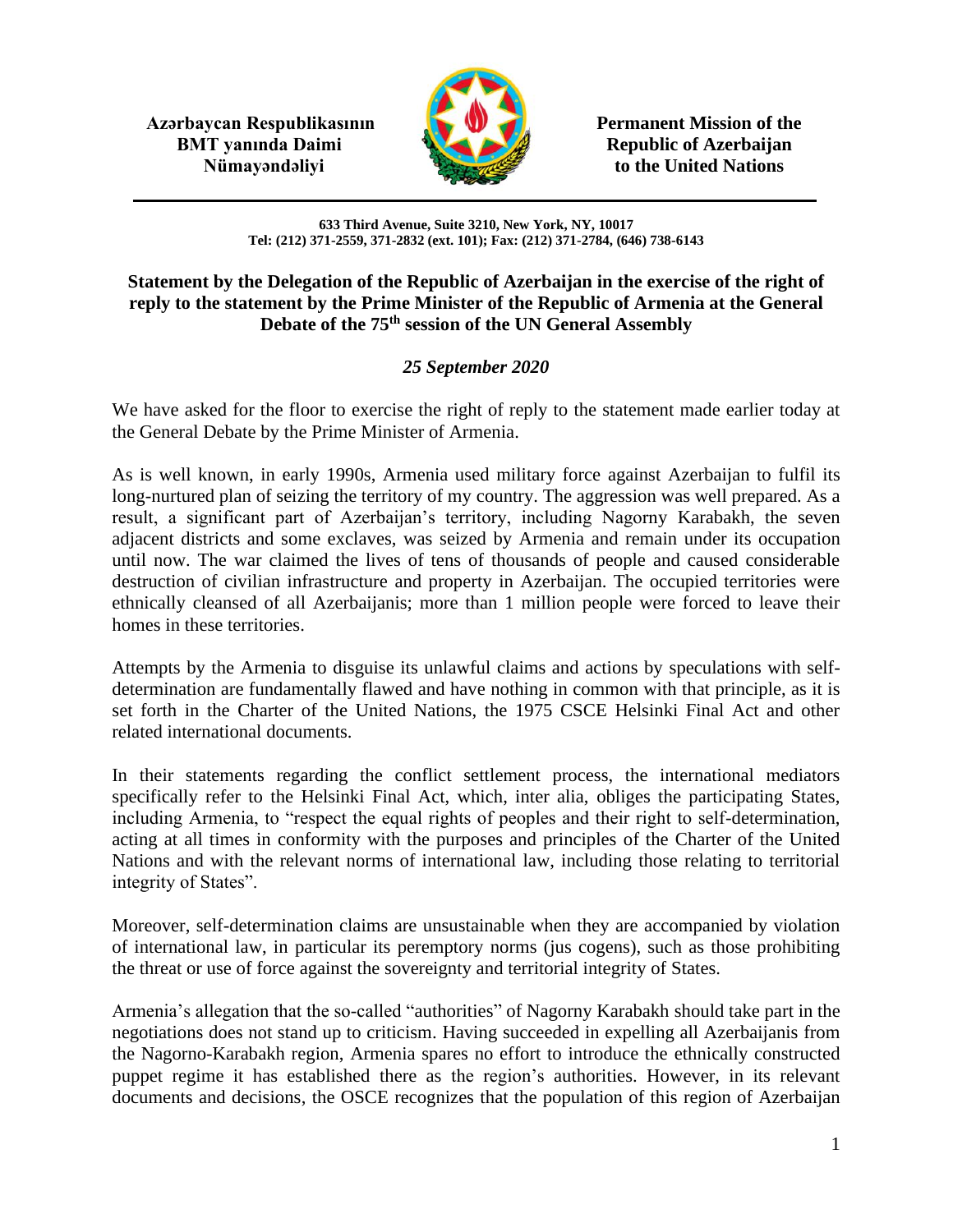consists of two equal communities, namely, the Azerbaijani and Armenian communities. None of these or any other documents and decisions designates the Armenian community as "elected authorities".

Over the past two years, we have witnessed consistent attempts by the leadership of Armenia to derail the peace process, including by attempting to undermine the format of negotiations. It prompted the Co-Chairs of the OSCE Minsk Group to issue a statement on 9 March 2019, in which they urged to refrain from demanding unilateral changes to the format.

Moreover, the illegality of the puppet regime set up by Armenia in the occupied territories of Azerbaijan has been repeatedly stated at the international level; it is under Armenia's direction and control and is ultimately nothing other than the product of aggression, ethnic cleansing and other atrocity crimes committed against Azerbaijanis on racial, ethnic and religious grounds.

In its unanimously adopted resolutions 822 (1993), 853 (1993), 874 (1993) and 884 (1993), the United Nations Security Council not only did not mention the existence of the so-called "people of Nagorno-Karabakh" and its "right to self-determination", but condemned the use of force against Azerbaijan and the occupation of its territories; reaffirmed respect for the sovereignty and territorial integrity of Azerbaijan and the inviolability of international borders; confirmed that the Nagorno-Karabakh region is part of Azerbaijan; and demanded the immediate, complete and unconditional withdrawal of the occupying forces from all the occupied territories of Azerbaijan. The numerous documents of other international organizations, expressing the unified position of the world community, are framed along the same lines.

It is no surprise that the Armenian authorities refrain from mentioning the resolutions of the Security Council and other relevant international documents, which constitute the legal and political frameworks for the conflict settlement.

Evidently, the public pronouncements by the Armenian authorities expressing commitment to the exclusively peaceful settlement are nothing other than a hollow rhetoric and smokescreen to camouflage the clear-cut annexationist objectives. Actually, having used military force to occupy the territories of Azerbaijan, Armenia has demonstrated its firm conviction in the existence of an alternative to peace.

In July 2020, the armed forces of Armenia, in blatant violation of international law, launched cross-border attacks against Azerbaijan, with the use of artillery and mortars, directly targeting the densely populated areas. As a result, a 76-year-old civilian and 12 officers and soldiers of the armed forces of Azerbaijan were killed, and many were wounded. Serious damage was inflicted upon the civilian facilities in the area.

Even the devastating impact of the COVID-19 pandemic has not prevented Armenia from its armed provocation. It is apparent that Armenia's statement on its support for and adherence to the appeal of the United Nations Secretary-General for a global ceasefire is nothing other than utter falsehood. No doubt, Armenia's objective is not to save lives and alleviate the sufferings of people in need, but to expand and secure its aggression and annexation.